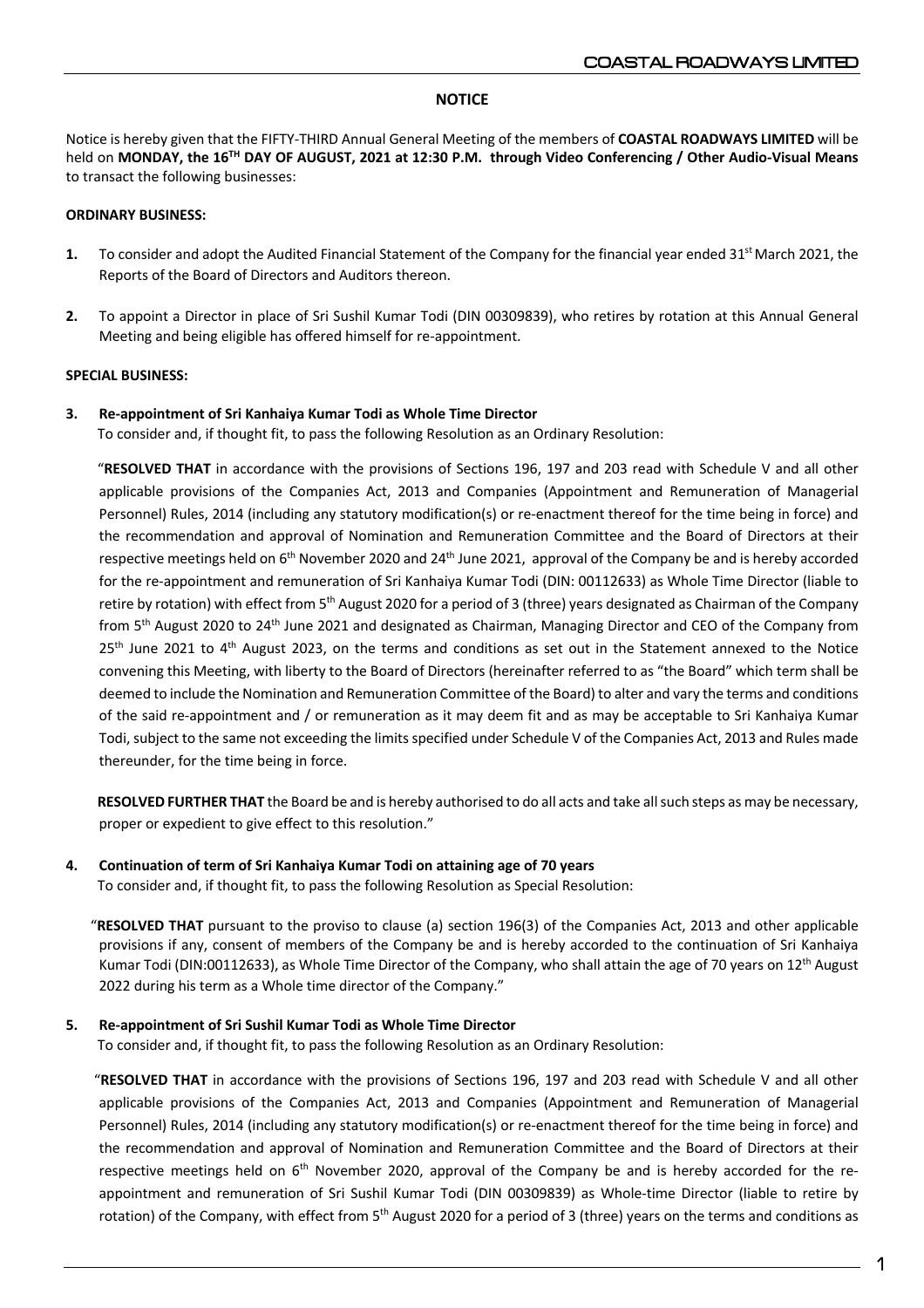set out in the Statement annexed to the Notice convening this Meeting, with liberty to the Board of Directors (hereinafter referred to as "the Board" which term shall be deemed to include the Nomination and Remuneration Committee of the Board) to alter and vary the terms and conditions of the said re-appointment and / or remuneration as it may deem fit and as may be acceptable to Sri Sushil Kumar Todi, subject to the same not exceeding the limits specified under Schedule V of the Companies Act, 2013 and Rules made thereunder, for the time being in force.

 **RESOLVED FURTHER THAT** the Board be and is hereby authorised to do all acts and take all such steps as may be necessary, proper or expedient to give effect to this resolution."

# **6. Re-appointment of Sri Raja Saraogi as Whole Time Director**

To consider and, if thought fit, to pass the following Resolution as an Ordinary Resolution:

 "**RESOLVED THAT** in accordance with the provisions of Sections 196, 197 and 203 read with Schedule V and all other applicable provisions of the Companies Act, 2013 and Companies (Appointment and Remuneration of Managerial Personnel) Rules, 2014 (including any statutory modification(s) or re-enactment thereof for the time being in force) and the recommendation and approval of Nomination and Remuneration Committee and the Board of Directors at their respective meetings held on  $6<sup>th</sup>$  November 2020, approval of the Company be and is hereby accorded for the reappointment and remuneration of Sri Raja Saraogi (DIN:00271334) as Whole-time Director (not liable to retire by rotation) designated as 'Whole Time Director & Chief Financial Officer (CFO)' of the Company, for a period of 3 (three) years with effect from 29<sup>th</sup> May 2020 to 28<sup>th</sup> May 2023, on the terms and conditions as set out in the Statement annexed to the Notice convening this Meeting, with liberty to the Board of Directors (hereinafter referred to as "the Board" which term shall be deemed to include the Nomination and Remuneration Committee of the Board) to alter and vary the terms and conditions of the said re-appointment and / or remuneration as it may deem fit and as may be acceptable to Sri Raja Saraogi, subject to the same not exceeding the limits specified under Schedule V of the Companies Act, 2013 and Rules made thereunder, for the time being in force.

 **RESOLVED FURTHER THAT** the Board be and is hereby authorised to do all acts and take all such steps as may be necessary, proper or expedient to give effect to this resolution."

## **7. Approval of Remuneration of Sri Ashok Kumar Todi**

To consider and, if thought fit, to pass the following Resolution as an Ordinary Resolution:

 "**RESOLVED THAT** in accordance with the provisions of Sections 196, 197 and 203 read with Schedule V and all other applicable provisions of the Companies Act, 2013 and Companies (Appointment and Remuneration of Managerial Personnel) Rules, 2014 (including any statutory modification(s) or re-enactment thereof for the time being in force) and the recommendation and approval of Nomination and Remuneration Committee and the Board of Directors at their respective meetings held on  $6<sup>th</sup>$  November 2020 and 24<sup>th</sup> June 2021, approval of the Company be and is hereby accorded for the remuneration of Sri Ashok Kumar Todi (DIN 00309721) during his tenure as Whole-time Director (liable to retire by rotation) of the Company from 5<sup>th</sup> August 2020 till 13<sup>th</sup> April 2021 (date of his resignation) as set out in the Statement annexed to the Notice convening this Meeting.

 **RESOLVED FURTHER THAT** the Board be and is hereby authorised to do all acts and take all such steps as may be necessary, proper or expedient to give effect to this resolution."

# **8. Approval of Remuneration of Sri Udit Todi**

To consider and, if thought fit, to pass the following Resolution as an Ordinary Resolution:

 "**RESOLVED THAT** in accordance with the provisions of Sections 196, 197 and 203 read with Schedule V and all other applicable provisions of the Companies Act, 2013 and Companies (Appointment and Remuneration of Managerial Personnel) Rules, 2014 (including any statutory modification(s) or re-enactment thereof for the time being in force) and the recommendation and approval of Nomination and Remuneration Committee and the Board of Directors at their respective meetings held on  $6<sup>th</sup>$  November 2020 and 24<sup>th</sup> June 2021, approval of the Company be and is hereby accorded for the remuneration of Sri Udit Todi (DIN: 00268484) during his tenure as Managing Director (liable to retire by rotation) designated as 'Managing Director & Chief Executive Officer (CEO)' of the Company from 29th May 2020 to 24th June 2021 (date of his resignation as Managing Director & CEO) on the terms and conditions as set out in the Statement annexed to the Notice convening this Meeting.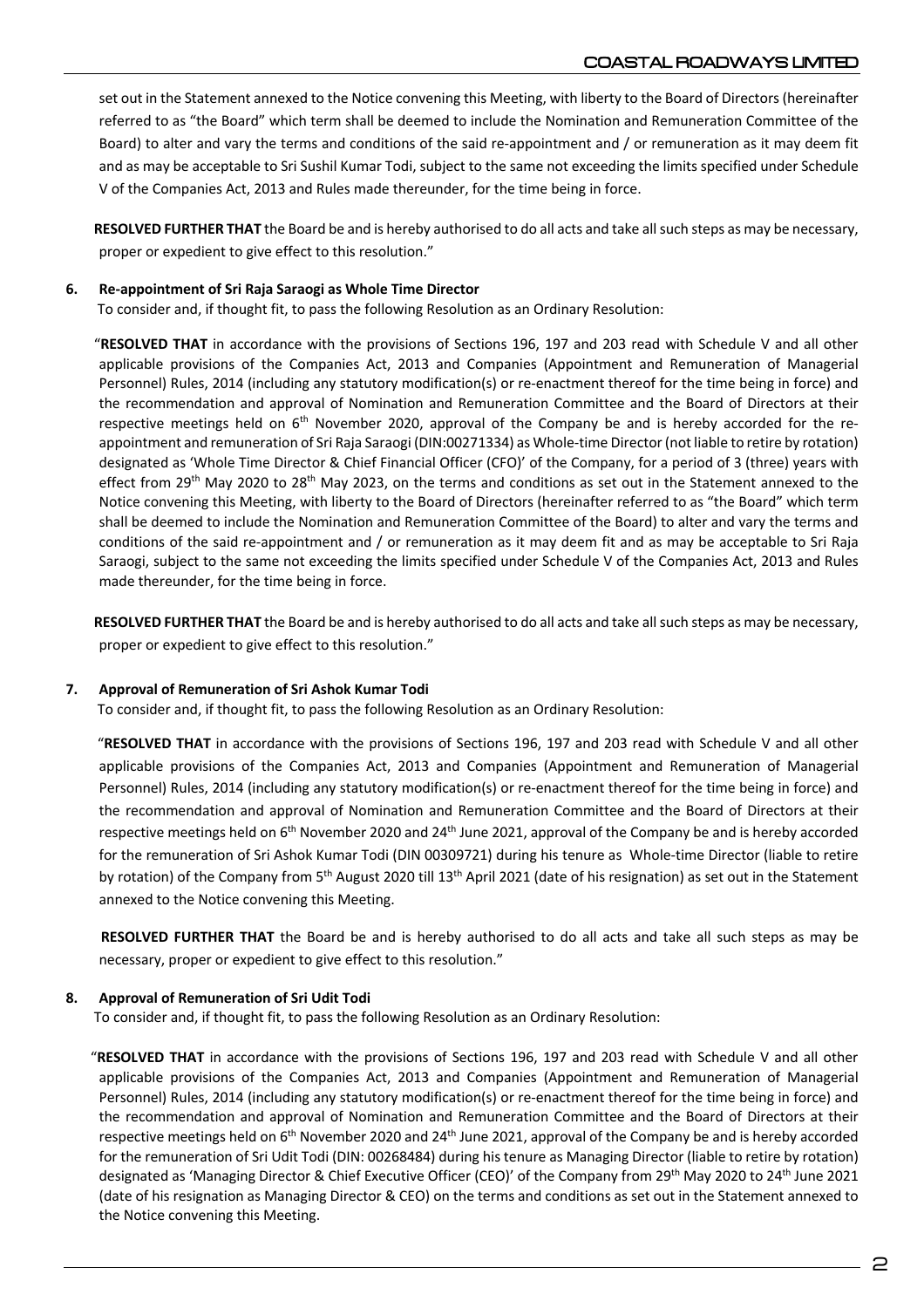**RESOLVED FURTHER THAT** the Board be and is hereby authorised to do all acts and take all such steps as may be necessary, proper or expedient to give effect to this resolution."

| Registered Office:         | By Order of the Board           |  |
|----------------------------|---------------------------------|--|
| 4 Black Burn Lane.         |                                 |  |
| Kolkata - 700 012          | Sneha Jain                      |  |
| CIN: L63090WB1968PLC027373 | Company Secretary               |  |
| 24th day of June 2021      | <b>COASTAL ROADWAYS LIMITED</b> |  |

### **NOTES:**

- 1. Pursuant to the General Circular nos. 20/2020, 14/2020, 17/2020, 02/2021 issued by the Ministry of Corporate Affairs("MCA") and Circular no. SEBI/HO/CFD/CMD1/CIR/P/2020/79 and SEBI/HO/CFD/CMD2/CIR/P/2021/11 issued by the SEBI (hereinafter collectively referred to as "the Circulars"), Companies are allowed to hold AGM through VC/OAVM, without the physical presence of members at a common venue. Hence, in compliance with the Circulars, the AGM of the Company is being held through VC/OAVM and members can attend and participate in the ensuing AGM through VC/OAVM.
- 2. Pursuant to the provisions of the Act, a Member entitled to attend and vote at the AGM is entitled to appoint a proxy to attend and vote on his/her behalf and the proxy need not be a Member of the Company. Since this AGM is being held pursuant to the MCA Circulars through VC / OAVM, physical attendance of Members has been dispensed with. Accordingly, the facility for appointment of proxies by the Members will not be available for the AGM and hence the Proxy Form and Attendance Slip are not annexed to this Notice.
- 3. The relevant details, pursuant to Regulations of the SEBI Listing Regulations and Secretarial Standard on General Meetings issued by the Institute of Company Secretaries of India, in respect of Director seeking re-appointment at this AGM is annexed.
- 4. In compliance with the aforesaid MCA Circulars No. 17/2020 dated April 13, 2020 and SEBI Circulars, Notice of the AGM along with the Annual Report 2020-21 is being sent only through electronic mode to those Members whose email addresses are registered with the Company/Depositories. Members may note that the Notice and Annual Report 2020-21 will also be available on the Company's website www.coastalroadways.com, websites of the Stock Exchange i.e. BSE Limited at www.bseindia.com and on the website of NSDL https://www.evoting.nsdl.com.
- 5. AGM has been convened through VC/OAVM in compliance with applicable provisions of the Companies Act, 2013 read with MCA Circular No. 14/2020 dated April 08, 2020and MCA Circular No. 17/2020 dated April 13, 2020 and MCA Circular No. 20/2020 dated May 05, 2020 and Circular No. 02/2021 dated January 13, 2021
- 6. Institutional / Corporate Shareholders (i.e. other than individuals / HUF, NRI, etc.) are required to send a scanned copy (PDF/JPG Format) of its Board or governing body Resolution/Authorization etc. ,authorizing its representative to attend the AGM through VC / OAVM on its behalf and to vote through remote e-voting. The said Resolution/Authorization shall be sent to the Scrutinizer by email through its registered email address to dmaa64@yahoo.co.in with a copy marked to evoting@nsdl.co.in.
- 7. Members attending the AGM through VC / OAVM shall be counted for the purpose of reckoning the quorum under Section 103 of the Act.
- 8. Since the AGM will be held through VC / OAVM, the Route Map is not annexed in this Notice.
- 9. The Register of Members and Share Transfer Books of the Company will remain closed from 27th July 2021 to 29th July 2021(both days inclusive).
- 10. In case of Joint holders attending the Meeting, only such joint holder who is higher in the order of names will be entitled to vote.
- 11. At the forty-ninth AGM held on 5th September, 2017 the Members approved appointment of M/s Patanjali & Co., Chartered Accountants (Firm Registration No.308163E) as Statutory Auditors of the Company to hold office for a period of five years from the conclusion of that AGM till the conclusion of the fifty fourth AGM, subject to ratification of their appointment by Members at every AGM, if so required under the Act. The requirement to place the matter relating to appointment of auditors for ratification by Members at every AGM has been done away by the Companies (Amendment) Act, 2017 with effect from May 7, 2018. Accordingly, no resolution is being proposed for ratification of appointment of statutory auditors at the fifty third AGM.
- 12. As per Regulation 40 of SEBI Listing Regulations, as amended, securities of listed companies can be transferred only in dematerialized form with effect from, April 1, 2019, except in case of request received for transmission or transposition of securities. In view of this and to eliminate all risks associated with physical shares and for ease of portfolio management, members holding shares in physical form are requested to consider converting their holdings to dematerialized form. Members can contact the Company or Company's Registrars and Transfer Agents, S K Infosolutions Pvt. Ltd. for assistance in this regard.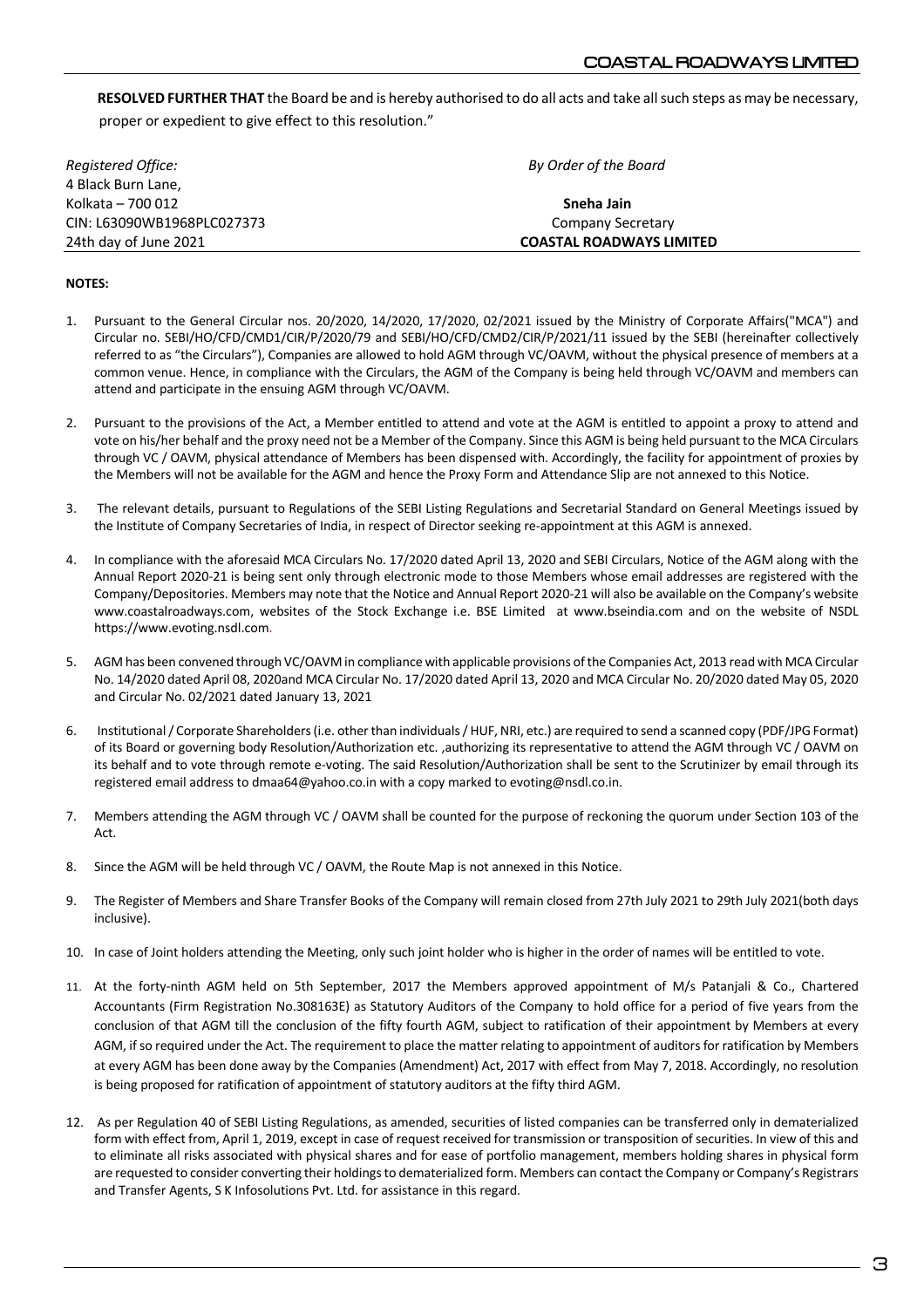- 13. To support the 'Green Initiative', Members who have not yet registered their email addresses are requested to register the same with their DPs in case the shares are held by them in electronic form and with S K Infosolutions Pvt. Ltd. in case the shares are held by them in physical form.
- 14. Members holding shares in physical form, in identical order of names, in more than one folio are requested to send to the Company or S K Infosolutions Pvt. Ltd., the details of such folios together with the share certificates for consolidating their holdings in one folio. A consolidated share certificate will be issued to such Members after making requisite changes.
- 15. Members seeking any information with regard to the accounts or any matter to be placed at the AGM, are requested to write to the Company on or before 13th August, 2021 through email coastalgroup1968@gmail.com. The same will be replied by the Company suitably.
- 16. The Ordinary Shares of the Company are listed in BSE Limited. The Company confirms that it has paid Annual Listing Fees to the said Exchanges for the year 2021-2022.
- 17. Members holding shares in physical form are requested to notify any change in their address including Pin Code, Bank Mandate, Income Tax Permanent Account Number, etc. to the Company's Registrar & Share Transfer Agent, M/s S K Infosolutions Pvt. Ltd.Members holding shares in dematerialized form are requested to furnish this information to their respective depository participants for updating of the records.
- 18. The SEBI has mandated the submission of PAN by every participant in the security market. Members holding shares in electronic Form /physical Form are therefore, requested to submit their PAN to the Company or its RTA.
- 19. The Securities and Exchange Board of India (SEBI) has made it mandatory for all the Companies to use bank details furnished by the Investors for distributing Dividends or other cash benefits through National Electronic Clearing Services (NECS). In the absence of NECS facility, Companies are required to print the bank details on the payment instrument for distribution of dividend. Members holding shares in physical mode are requested to provide their bank details to the RTA in the NECS Mandate form, which is being sent along with the Annual Report. Whereas, members holding shares in demat mode are requested to record the same with their respective Depository Participant(s).
- 20. Pursuant to Sections 101 and 136 of the Companies Act, 2013, read with the relevant Rules made there under, Companies can serve Annual Reports and other communications through electronic mode to those members who have registered their e-mail address either with the Company or with the Depository. Members who have not yet registered their e-mail address with the Company or their respective Depository are requested to do so.

#### 21. **VOTING THROUGH ELETRONIC MEANS:**

- Pursuant to the provisions of Section 108 of the Companies Act, 2013 read with Rule 20 of the Companies (Management and Administration) Rules, 2014 (as amended) and Regulation 44 of SEBI (Listing Obligations & Disclosure Requirements) Regulations 2015 (as amended), and the Circulars issued by the Ministry of Corporate Affairs dated April 08, 2020, April 13, 2020 and May 05, 2020 the Company is providing facility of remote e-Voting to its Members in respect of the business to be transacted at the AGM on all the resolutions set forth in this Notice. For this purpose, the Company has entered into an agreement with National Securities Depository Limited (NSDL) for facilitating voting through electronic means, as the authorized agency. The facility of casting votes by a member using remote e-Voting system as well as venue voting on the date of the AGM will be provided by NSDL. The instructions for e-voting are given herein below.
- ii. The remote e-voting period commences on Thursday, August 12, 2021 (9:00 a.m. IST) and ends on Sunday, August 15, 2021 (5:00 p.m. IST).During this period, Members holding shares either in physical form or in dematerialized form, as on Monday, August 09, 2021 i.e. cut-off date, may cast their vote electronically. The e-voting module shall be disabled by NSDL for voting thereafter. Those Members, who will be present in the AGM through VC / OAVM facility and have not cast their vote on the Resolutions through remote e-voting and are otherwise not barred from doing so, shall be eligible to vote through e-voting system during the AGM.
- iii. The Board of Directors has appointed Mr. Debasish Mukherjee (Membership No. ACS 9680), Practicing Company Secretary as the Scrutinizer to scrutinize the voting during the AGM and remote e-voting process in a fair and transparent manner.
- iv. The Members who have cast their vote by remote e-voting prior to the AGM may also attend/participate in the AGM through VC / OAVM but shall not be entitled to cast their vote again.
- v. The voting rights of Members shall be in proportion to their shares in the paid-up equity share capital of the Company as on the cut-off date.
- vi. Any person, who acquires shares of the Company and becomes a Member of the Company aftersending of the Notice and holding shares as of the cut-off date, may obtain the login ID and password by sending a request at evoting@nsdl.co.in or skcdilip@gmail.com. However, if he/she is already registered with NSDL for remote e-voting then he/she can use his/her existing User ID and password for casting the vote. If you forgot your password, you can reset your password by using "Forgot User Details/Password" option available on www.evoting.nsdl.com or contact NSDL at the following toll free no.: 1800-1020-990 and 1800-22-4430.In case of Individual Shareholders holding securities in demat mode who acquires shares of the Company and becomes a Member of the Company after sending of the Notice and holing shares as of the cut-off date i.e. 9th August,2021 may follow steps mentioned in Notice of the AGM under Step 1 "Access to NSDL e-Voting system"
- vii. A person, whose name is recorded in the Register of Members or in the Register of Beneficial Owners maintained by the Depositories as on the cut-off date only shall be entitled to avail the facility of remote e-Voting or casting vote through e-Voting system during the Meeting.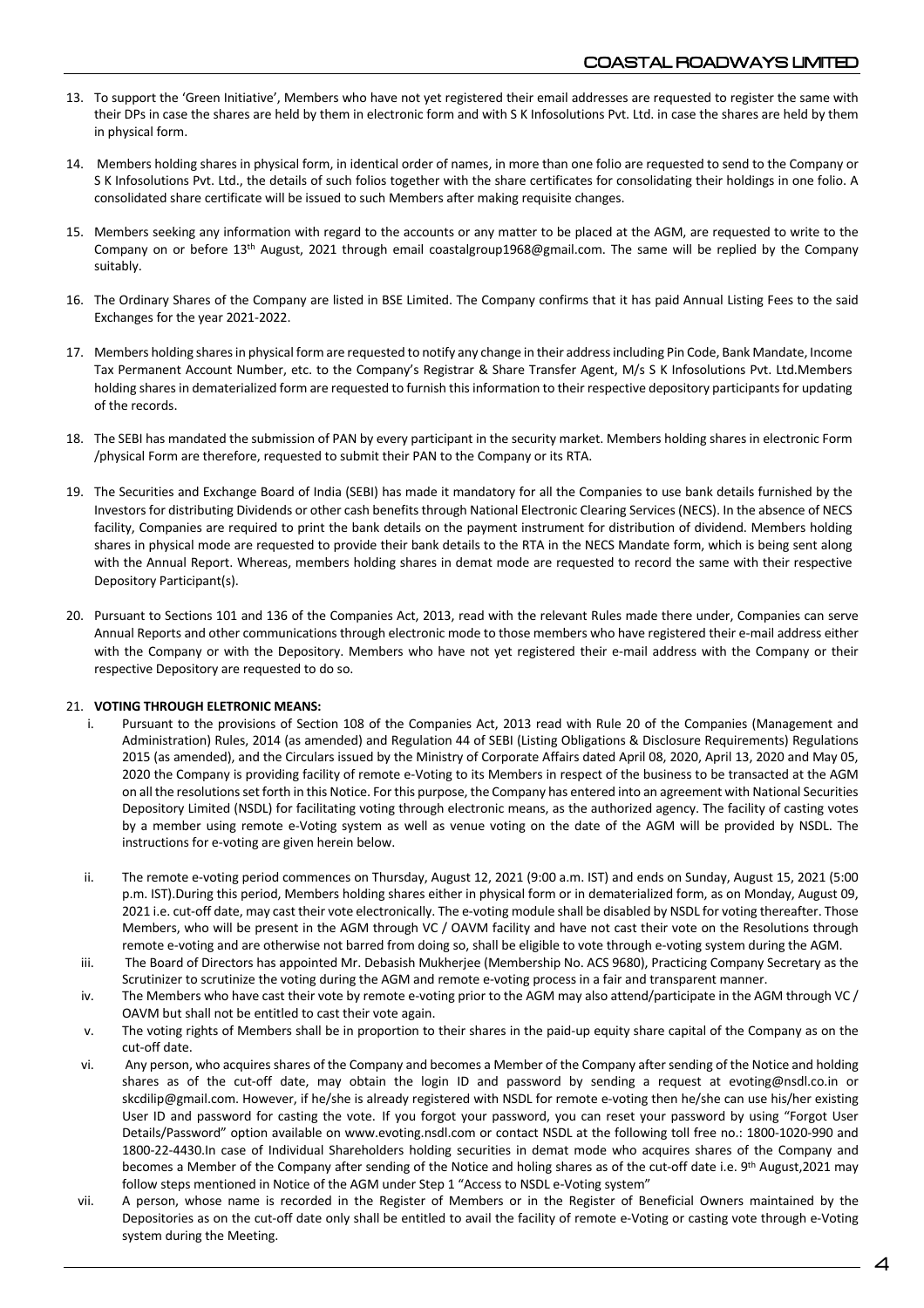viii. The details of the process and manner for vote electronically are explained herein below: Step 1: Access to NSDL e-Voting system Step 2: Cast your vote electronically and join General Meeting on NSDL e-voting system.

## **Step 1: Access to NSDL e-Voting system**

## **A) Login method for e-Voting and joining virtual meeting for Individual shareholders holding securities in demat mode:**

In terms of SEBI circular dated December 9, 2020 on e-Voting facility provided by Listed Companies, Individual shareholders holding securities in demat mode are allowed to vote through their demat account maintained with Depositories and Depository Participants. Shareholders are advised to update their mobile number and email Id in their demat accounts in order to access e-Voting facility. Login method for Individual shareholders holding securities in demat mode is given below:

| Type of shareholders                                                         | Login Method                                                                                                                                                                                                                                                                                                                                                                                                                                                                                                                                                                                                                                                                                                                                                                                                                                                                                                                                                                                                                                                                                                          |
|------------------------------------------------------------------------------|-----------------------------------------------------------------------------------------------------------------------------------------------------------------------------------------------------------------------------------------------------------------------------------------------------------------------------------------------------------------------------------------------------------------------------------------------------------------------------------------------------------------------------------------------------------------------------------------------------------------------------------------------------------------------------------------------------------------------------------------------------------------------------------------------------------------------------------------------------------------------------------------------------------------------------------------------------------------------------------------------------------------------------------------------------------------------------------------------------------------------|
| Individual<br>Shareholders holding<br>securities in demat<br>mode with NSDL. | Ι.<br>Existing IDeAS user can visit the e-Services website of NSDL Viz. https://eservices.nsdl.com<br>either on a Personal Computer or on a mobile. On the e-Services home page click on the<br>"Beneficial Owner" icon under "Login" which is available under 'IDeAS' section, this will<br>prompt you to enter your existing User ID and Password. After successful authentication, you<br>will be able to see e-Voting services under Value added services. Click on "Access to e-Voting"<br>under e-Voting services and you will be able to see e-Voting page. Click on company name or<br>e-Voting service provider i.e. NSDL and you will be re-directed to e-Voting website of NSDL for<br>casting your vote during the remote e-Voting period or joining virtual meeting & voting during<br>the meeting.                                                                                                                                                                                                                                                                                                      |
|                                                                              | 2. If you are not registered for IDeAS e-Services, option to register is available at<br>https://eservices.nsdl.com.<br>Select "Register Online for IDeAS Portal" or click at<br>https://eservices.nsdl.com/SecureWeb/IdeasDirectReg.isp                                                                                                                                                                                                                                                                                                                                                                                                                                                                                                                                                                                                                                                                                                                                                                                                                                                                              |
|                                                                              | 3.<br>Visit the e-Voting website of NSDL. Open web browser by typing the following URL:<br>https://www.evoting.nsdl.com/either on a Personal Computer or on a mobile. Once the home<br>page of e-Voting system is launched, click on the icon "Login" which is available under<br>'Shareholder/Member' section. A new screen will open. You will have to enter your User ID<br>(i.e. your sixteen digit demat account number hold with NSDL), Password/OTP and a<br>Verification Code as shown on the screen. After successful authentication, you will be<br>redirected to NSDL Depository site wherein you can see e-Voting page. Click on company name<br>or e-Voting service provider i.e. NSDL and you will be redirected to e-Voting website of NSDL<br>for casting your vote during the remote e-Voting period or joining virtual meeting & voting<br>during the meeting.<br>4. Shareholders/Members can also download NSDL Mobile App "NSDL Speede" facility by<br>scanning the QR code mentioned below for seamless voting experience.<br><b>NSDL Mobile App is available on</b><br>Google Play<br>App Store |
| Individual<br>Shareholders holding<br>securities in demat<br>mode with CDSL  | Existing users who have opted for Easi / Easiest, they can login through their user id and<br>1.<br>password. Option will be made available to reach e-Voting page without any further<br>authentication.<br>URL<br>The<br>for<br>login<br>Easi<br>users<br>to<br>to<br>Easiest<br>are<br>https://web.cdslindia.com/myeasi/home/login or www.cdslindia.com and click on New<br>System Myeasi.                                                                                                                                                                                                                                                                                                                                                                                                                                                                                                                                                                                                                                                                                                                         |
|                                                                              | After successful login of Easi/Easiest the user will be also able to see the E Voting Menu. The<br>2.<br>Menu will have links of e-Voting service provider i.e. NSDL. Click on NSDL to cast your vote.                                                                                                                                                                                                                                                                                                                                                                                                                                                                                                                                                                                                                                                                                                                                                                                                                                                                                                                |
|                                                                              | If the user is not registered for Easi/Easiest, option to register is available at<br>3.<br>https://web.cdslindia.com/myeasi/Registration/EasiRegistration                                                                                                                                                                                                                                                                                                                                                                                                                                                                                                                                                                                                                                                                                                                                                                                                                                                                                                                                                            |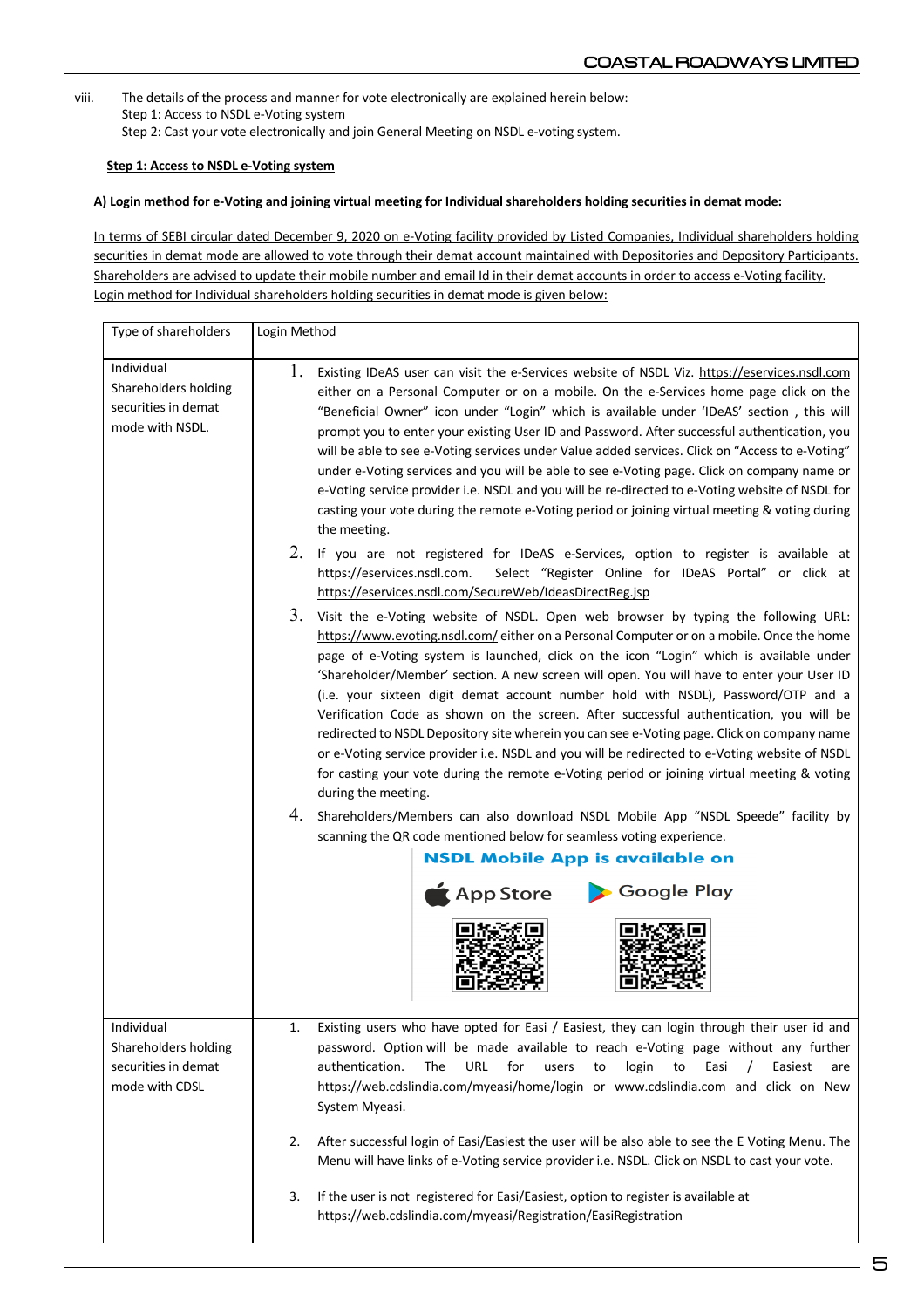|                       | Alternatively, the user can directly access e-Voting page by providing demat Account Number<br>4.<br>and PAN No. from a link in www.cdslindia.com home page. The system will authenticate the<br>user by sending OTP on registered Mobile & Email as recorded in the demat Account. After<br>successful authentication, user will be provided links for the respective ESP i.e. NSDL where the<br>e-Voting is in progress. |
|-----------------------|----------------------------------------------------------------------------------------------------------------------------------------------------------------------------------------------------------------------------------------------------------------------------------------------------------------------------------------------------------------------------------------------------------------------------|
| Individual            | You can also login using the login credentials of your demat account through your Depository Participant                                                                                                                                                                                                                                                                                                                   |
| Shareholders (holding | registered with NSDL/CDSL for e-Voting facility. upon logging in, you will be able to see e-Voting option.                                                                                                                                                                                                                                                                                                                 |
| securities in demat   | Click on e-Voting option, you will be redirected to NSDL/CDSL Depository site after successful                                                                                                                                                                                                                                                                                                                             |
| mode) login through   | authentication, wherein you can see e-Voting feature. Click on company name or e-Voting service                                                                                                                                                                                                                                                                                                                            |
| their depository      | provider i.e. NSDL and you will be redirected to e-Voting website of NSDL for casting your vote during                                                                                                                                                                                                                                                                                                                     |
| participants          | the remote e-Voting period or joining virtual meeting & voting during the meeting.                                                                                                                                                                                                                                                                                                                                         |

**Important note**: Members who are unable to retrieve User ID/ Password are advised to use Forget User ID and Forget Password option available at abovementioned website.

### **Helpdesk for Individual Shareholders holding securities in demat mode for any technical issues related to login through Depository i.e. NSDL and CDSL.**

| Login type                                                            | <b>Helpdesk details</b>                                                                                                                                                          |
|-----------------------------------------------------------------------|----------------------------------------------------------------------------------------------------------------------------------------------------------------------------------|
| Individual Shareholders holding securities in<br>demat mode with NSDL | Members facing any technical issue in login can contact NSDL helpdesk by<br>sending a request at evoting@nsdl.co.in or call at toll free no.: 1800 1020 990<br>and 1800 22 44 30 |
| Individual Shareholders holding securities in<br>demat mode with CDSL | Members facing any technical issue in login can contact CDSL helpdesk by sending<br>a request at helpdesk.evoting@cdslindia.com or contact at 022-23058738 or<br>022-23058542-43 |

#### **B) Login Method for e-Voting and joining virtual meeting for shareholders other than Individual shareholders holding securities in demat mode and shareholders holding securities in physical mode.**

#### **How to Log-in to NSDL e-Voting website?**

- 1. Visit the e-Voting website of NSDL. Open web browser by typing the following URL: https://www.evoting.nsdl.com/ either on a Personal Computer or on a mobile.
- 2. Once the home page of e-Voting system is launched, click on the icon "Login" which is available under 'Shareholders' section.
- 3. A new screen will open. You will have to enter your User ID, your Password and a Verification Code as shown on the screen. *Alternatively, if you are registered for NSDL eservices i.e. IDEAS, you can log-in at https://eservices.nsdl.com/ with your existing IDEAS login. Once you log-in to NSDL eservices after using your log-in credentials, click on e-Voting and you can proceed to Step 2 i.e. cast your vote electronically.*
- 4. Your User ID details are given below :
	- a. For Members who hold shares in demat account with NSDL. : 8 Character DP ID followed by 8 Digit Client ID. For example if your DP ID is IN300001 and Client ID is 12345678 then your user ID is IN30000112234568.
	- b. For Members who hold shares in demat account with CDSL: 16 Digit Beneficiary ID. For example if your Beneficiary ID is 1234567890123456 then your user ID is 1234567890123456.
	- c. For Members holding shares in Physical Form: EVEN Number (e-Voting Event Number) followed by Folio Number registered with the company. For example if folio number is A00001 and EVEN is 123456 then user ID is 123456A00001.
- 5. Your password details are given below :
	- a. If you are already registered for e-Voting, then you can user your existing password to login and cast your vote.
	- b. If you are using NSDL e-Voting system for the first time, you will need to retrieve the 'initial password' which was communicated to you. Once you retrieve your 'initial password', you need enter the 'initial password' and the system will force you to change your password.
	- c. How to retrieve your 'initial password'?
		- i. If your email ID is registered in your demat account or with the company, your 'initial password' is communicated to you on your email ID. Trace the email sent to you from NSDL from your mailbox. Open the email and open the attachment i.e. a .pdf file. Open the .pdf file. The password to open the .pdf file is your 8 digit client ID for NSDL account, last 8 digits of client ID for CDSL account or folio number for shares held in physical form. The .pdf file contains your 'User ID' and your 'initial password'.
		- ii. In case you have not registered your email address with the Company/ Depository, please follow steps mentioned below in process for those shareholders whose emails ids are not registered.
- 6. If you are unable to retrieve or have not received the " Initial password" or have forgotten your password :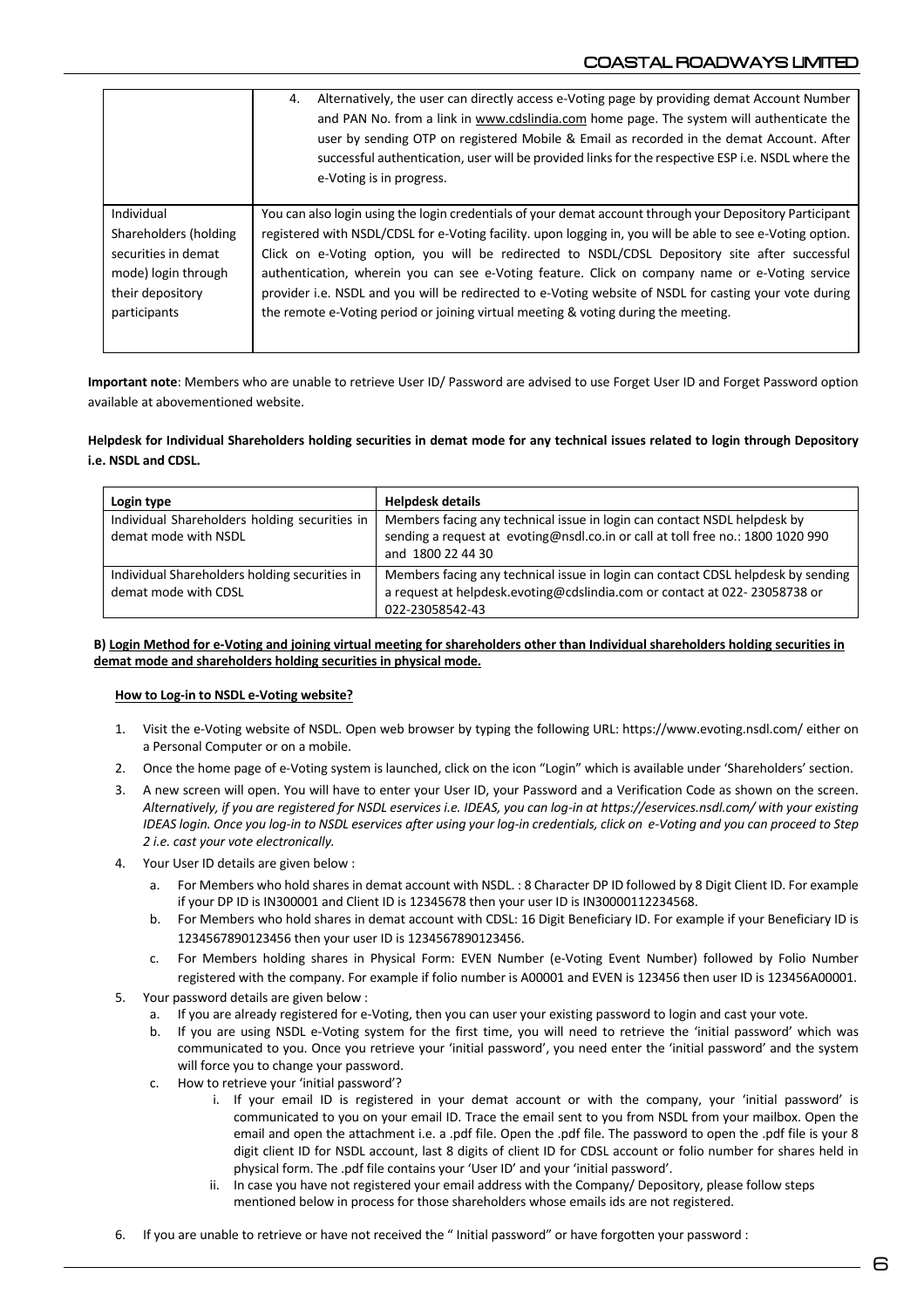- a. Click on "**Forgot User Details/Password**?(If you are holding shares in your demat account with NSDL or CDSL) option available on www.evoting.nsdl.com.
- b. **Physical User Reset Password**? (If you are holding shares in physical mode) option available on www.evoting.nsdl.com.
- c. If you are still unable to get the password by aforesaid two options, you can send a request at evoting@nsdl.co.in mentioning your demat account number/folio number, your PAN,your name and your registered address.
- d. Members can also use the OTP (one time password) based login for casting the votes on the e-voting system of NSDL.
- 7. After entering your password, tick on Agree to "Terms and Conditions" by selecting on the check box.
- 8. Now, you will have to click on "Login" button.
- 9. After you click on the "Login" button, Home page of e-Voting will open.

### **STEP – 2 How to cast your vote electronically and Join General Meeting on NSDL e-Voting system?**

- 1. After successful login at Step 1, you will be able to see all the companies "EVEN" in which you are holding shares and whose voting cycle and General Meeting is in active status.
- 2. Select "EVEN" of company for which you wish to cast your vote during the remote e-voting period and casting your vote during the General Meeting. For joining virtual meeting, you need to click on "VC/OAVM" link placed under "Join General Meeting".
- 3. Now you are ready for e-Voting as the Voting page opens.
- 4. Cast your vote by selecting appropriate options i.e. assent or dissent, verify/modify the number of shares for which you wish to cast your vote and click on "Submit" and also "Confirm" when prompted.
- 5. Upon confirmation, the message "Vote cast successfully" will be displayed.
- 6. You can also take the printout of the votes cast by you by clicking on the print option on the confirmation page.
- 7. Once you confirm your vote on the resolution, you will not be allowed to modify your vote.

### **General Guidelines for shareholders**

- 1 Institutional shareholders (i.e. other than individuals, HUF, NRI etc.) are required to send scanned copy (PDF/JPG Format) of the relevant Board Resolution/ Authority letter etc. with attested specimen signature of the duly authorized signatory(ies) who are authorized to vote, to the Scrutinizer by e-mail to dmaa64@yahoo.co.in with a copy marked to evoting@nsdl.co.in.
- 2. It is strongly recommended not to share your password with any other person and take utmost care to keep your password confidential. Login to the e-voting website will be disabled upon five unsuccessful attempts to key in the correct password. In such an event, you will need to go through the "Forgot User Details/Password?" or "Physical User Reset Password?" option available on www.evoting.nsdl.com to reset the password.
- 3. In case of any queries, you may refer the Frequently Asked Questions (FAQs) for Shareholders and e-voting user manual for Shareholders available at the download section of www.evoting.nsdl.com or call on toll free no.: 1800-1020-990 and 1800-22- 4430 or send a request to or contact Mr. Amit Vishal, Senior Manager/Ms. Pallavi Mhatre, Manager, NSDL, at E-mail id evoting@nsdl.co.in.

#### 22. **Process for those shareholders whose email ids are not registered with the depositories for procuring user id and password and registration of e mail ids for e-voting for the resolutions set out in this notice :**

- 1. In case shares are held in physical mode please provide Folio No., Name of shareholder, scanned copy of the share certificate (front and back), PAN (self attested scanned copy of PAN card), AADHAR (self attested scanned copy of Aadhar Card) by email to coastalgroup1968@gmail.com
- 2. In case shares are held in demat mode, please provide DPID-CLID (16 digit DPID + CLID or 16 digit beneficiary ID), Name, client master or copy of Consolidated Account statement, PAN (self attested scanned copy of PAN card), AADHAR (self attested scanned copy of Aadhar Card) to coastalgroup1968@gmail.com
- 3. Alternatively member may send an e-mail request to evoting@nsdl.co.in for obtaining User ID and Password by proving the details mentioned in Point (1) or (2) as the case may be.
- 4. In terms of SEBI circular dated December 9, 2020 on e-Voting facility provided by Listed Companies, Individual shareholders holding securities in demat mode are allowed to vote through their demat account maintained with Depositories and Depository Participants. Shareholders are required to update their mobile number and email ID correctly in their demat account in order to access e-Voting facility.

## 23. **THE INSTRUCTIONS FOR MEMBERS FOR e-VOTING ON THE DAY OF THE AGM ARE AS UNDER:-**

- 1. The procedure for e-Voting on the day of the AGM is same as the instructions mentioned above for remote e-voting.
- 2. Only those Members/ shareholders, who will be present in the AGM through VC/OAVM facility and have not casted their vote on the Resolutions through remote e-Voting and are otherwise not barred from doing so, shall be eligible to vote through e-Voting system in the AGM.
- 3. Members who have voted through Remote e-Voting will be eligible to attend the AGM. However, they will not be eligible to vote at the AGM.
- 4. The details of the person who may be contacted for any grievances connected with the facility for e-Voting on the day of the AGM shall be the same person mentioned for Remote e-voting.

## 24. **INSTRUCTIONS FOR MEMBERS FOR ATTENDING THE AGM THROUGH VC / OAVM ARE AS UNDER:**

**1.** Members will be able to attend the AGM through VC / OAVM or view the live webcast of AGM provided by NSDL at https://www.evoting.nsdl.com by using their remote e-voting login credentials and selecting the EVEN for Company's AGM.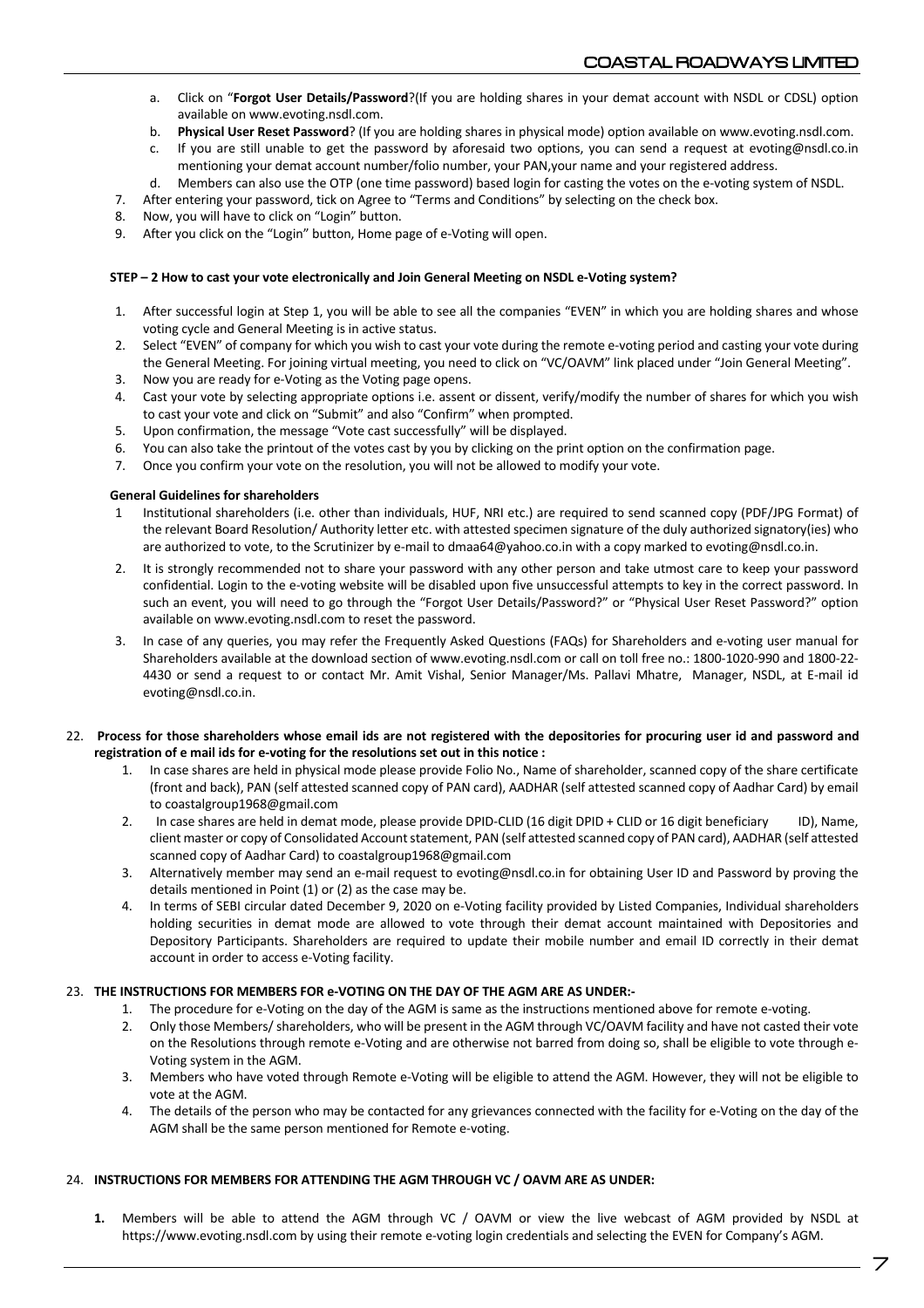Members who do not have the User ID and Password for e-voting or have forgotten the User ID and Password may retrieve the same by following the remote e-voting instructions mentioned in the Notice.

- **2.** Facility of joining the AGM through VC / OAVM shall open 15 minutes before the time scheduled for the AGM and will be available for Members on first come first served basis.
- **3.** Members who would like to express their views or ask questions during the AGM may register themselves as a speaker by sending their request from their registered email address mentioning their name, DP ID and Client ID/folio number, PAN, mobile number at coastalgroup1968@gmail.com latest by 12<sup>th</sup> August, 2021(5:00 p.m. IST). Those Members who have registered themselves as a speaker will only be allowed to express their views/ask questions during the AGM. The Company reserves the right to restrict the number of speakers depending on the availability of time for the AGM.
- **4.** Members who need assistance before or during the AGM, can contact Mr. Amit Vishal, Senior Manager, NSDL and / or Ms. Pallavi Mhatre, Manager, NSDL at evoting@nsdl.co.in or call 1800 1020 990 / 1800 22 44 30.

## 25. **OTHER INSTRUCTIONS**

- **1.** The Scrutinizer shall, immediately after the conclusion of voting at the AGM, first count the votes cast during the AGM, thereafter unblock the votes cast through remote e-voting and make, not later than 48 hours of conclusion of the AGM, a consolidated Scrutinizer's Report of the total votes cast in favour or against, If any, to the Chairman or a person authorised by him in writing, who shall countersign the same.
- **2.** The result declared along with the Scrutinizer's Report shall be placed on the Company's website www.coastalroadways.com and on the website of NSDL https://www.evoting.nsdl.com immediately. The Company shall simultaneously forward the results to BSE Limited, where the shares of the Company are listed.
- **3.** Subject to receipt of requisite number of votes, the resolutions shall be deemed to be passed on the date of the meeting i.e.16<sup>th</sup> August,2021

## **ANNEXURE TO THE NOTICE**

### Statement pursuant to Section 102(1) of the Companies Act, 2013:

### **Item No. 3**

Sri Kanhaiya Kumar Todi was re-appointed as Whole Time Director designated as Chairman of the Company by the members at the Annual General Meeting held on 5<sup>th</sup> September 2017 for a period of 3 years w.e.f. 5<sup>th</sup> August 2017. The Nomination and Remuneration Committee and The Board of Directors in their respective meetings held on  $6<sup>th</sup>$  November 2020 recommended and approved the proposal of his reappointment as Whole Time Director designated as Chairman of the Company for a further period of 3 years with effect from 5<sup>th</sup> August 2020. However consequent to the stepping down of Mr.Udit Todi from the position of Managing Director & CEO of the Company wef from 24.06.2021, the Nomination and Remuneration Committee and the Board of Directors in their respective meetings held on 24<sup>th</sup> June 2021, subject to approval of the members, elevated Sri Kanhaiya Kumar Todi, Whole Time Director as Chairman, Managing Director and CEO of the Company with effect from 25th June 2021 till the remaining period of histenure. His remuneration is also proposed for the respective periods for approval of the members.

The broad terms and conditions of his re-appointment and remuneration payable to him are as follows:

#### **1. DUTIES AND RESPONSIBILITIES**:

Sri Kanhaiya Kumar Todishallsubject to the provisions of the Companies Act, 2013 and overall superintendence and control of the Board of Directors of the Company perform such duties and exercise such powers as has been or may from time to time be entrusted to or conferred on him by the Board of Directors of the Company.

#### **2. REMUNERATION**:

Basic Salary (per month)

- (a) From 5th August 2020 to 24th June 2021 as Chairman of the Company : ₹ 75,000/-
- (b) From 25th June 2021 to 4th August 2023 as Chairman, Managing Director & CEO : ₹ 1,25,000/-, subject to such increments as the Board may determine.

#### **Others**

- 1. Housing: The Director(s) who use the accommodation provided by the company shall pay fair rent of the same to the company as may be determined by the Board.
- 2. Company's contribution to Provident Fund as per Rules of the company.
- 3. Use of car, telephone and other necessary appliances as may be required for company's business.
- 4. Reimbursement of expenses incurred in relation to the business of the company.

### **3. MINIMUM REMUNERATION**:

In the event of absence or inadequacy of profits during his period of service, he shall be entitled to the same Salary and Perquisites as stated hereinabove.

A Statement containing the information, as required under Schedule V Part II of Companies Act, 2013 is given at the end of this Annexure.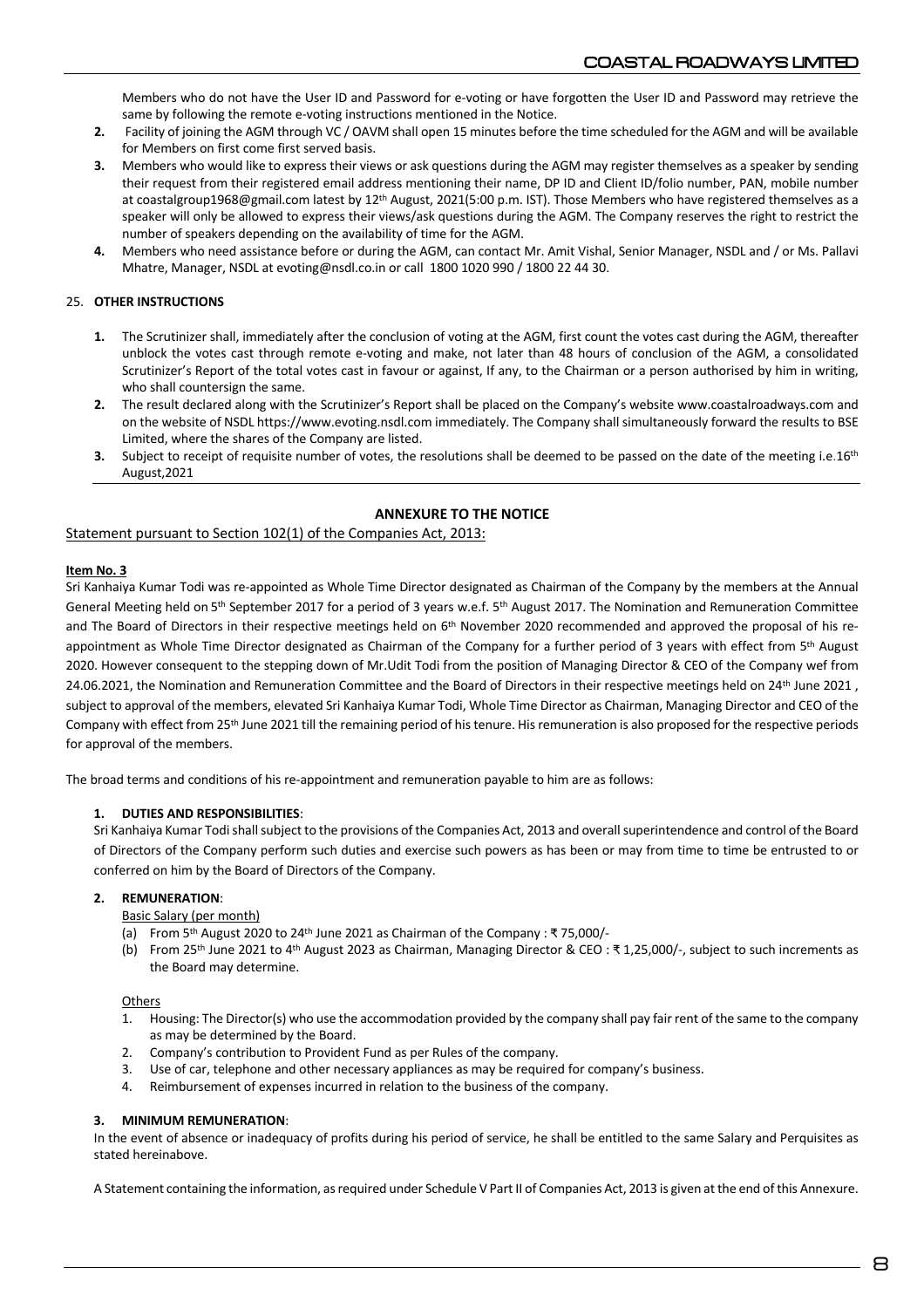The above may be treated as written memorandum setting out the terms of re-appointment of Sri Kanhaiya Kumar Todi under Section 190 of the Act. The Board considers that his association will be beneficial to and in the interest of the Company.

Brief resume of Sri Kanhaiya Kumar Todi nature of his expertise in specific functional areas and names of companies in which he holds directorships and memberships/chairmanships of Board committees, shareholding and relationships between directors *inter-se* as stipulated under Listing Regulations with the Stock Exchanges, are provided in Annexure to this Notice.

Save and except Sri Kanhaiya Kumar Todi, Smt Shikha Todi Sri Udit Todi and Sri Sushil Kumar Todi and their relatives, to the extent of their shareholding interest, if any, in the Company, none of the other Directors/Key Managerial Personnel of the Company/their relatives are, in any way, concerned or interested financially or otherwise, in the resolution set out at item no.3 of the Notice.

Your consent by way of ordinary resolution as proposed is required under Section 196 of the Companies Act, 2013 read with Schedule V thereto.

The Board recommends the Ordinary resolution set out at Item No. 3 of the Notice for approval by the Members.

#### **Item No. 4**

Pursuant to the proviso to clause (a) section 196(3) of the Companies Act, 2013 and other applicable provisions if any, re appointment or continuation of whole time Director after attaining age of 70 years requires approval of Members of the Company by way of Special Resolution. Sri Kanhaiya Kumar Todi being reappointed at this general meeting shall attain age of 70 years (Seventy Years) during the proposed term. Basis his knowledge and experience in the industry, the Board of Directors, recommends passing of Special Resolution under items no.4 for his continuation as Director even after attaining the age of 70 years.

Save and except Sri Kanhaiya Kumar Todi, Smt Shikha Todi Sri Udit Todi and Sri Sushil Kumar Todi and their relatives, to the extent of their shareholding interest, if any, in the Company, none of the other Directors/Key Managerial Personnel of the Company/their relatives are, in any way, concerned or interested financially or otherwise, in the resolution set out at item no.4 of the Notice.

The Board recommends the Special resolution set out at Item No. 4 of the Notice for approval by the Members.

#### **Item No. 5**

Sri Sushil Kumar Todi was re-appointed as Whole Time Director of the Company by the members at the Annual General Meeting held on 5<sup>th</sup> September 2017 for a period of 3 years w.e.f. 5th August, 2017. The Nomination and Remuneration Committee and The Board of Directors in their respective meetings held on 6th November 2020 recommended and approved the proposal of his re-appointment as Whole Time Director (liable to retire by rotation) for a further period of 3 years with effect from 5<sup>th</sup> August 2020 and his remuneration was also proposed for the same period for approval of the members.

The broad terms and conditions of his re-appointment and remuneration payable to him are as follows:

#### **1. DUTIES AND RESPONSIBILITIES**:

Sri Sushil Kumar Todi shall subject to the provisions of the Companies Act, 2013 and overall superintendence and control of the Board of Directors of the Company perform such duties and exercise such powers as has been or may from time to time be entrusted to or conferred on him by the Board of Directors of the Company.

## **2. REMUNERATION**:

#### Basic Salary (per month)

₹ 1,00,000/- Subject to such increments as the Board may determine.

#### **Others**

- 1. Housing: The Directors who use the accommodation provided by the company shall pay fair rent of the same to the company as may be determined by the Board.
- 2. Company's contribution to Provident Fund as per Rules of the company.
- 3. Use of car, telephone and other necessary appliances as may be required for company's business.
- 4. Reimbursement of expenses incurred in relation to the business of the company.

#### **3. MINIMUM REMUNERATION**:

In the event of absence or inadequacy of profits during his period of service, he shall be entitled to the same Salary and Perquisites as stated hereinabove.

A Statement containing the information, as required under Schedule V Part II of Companies Act, 2013 is given at the end of this Annexure.

The above may be treated as written memorandum setting out the terms of re-appointment of Sri Sushil Kumar Todi under Section 190 of the Act. The Board considers that his association will be beneficial to and in the interest of the Company.

Brief resume of Sri Sushil Kumar Todi, nature of his expertise in specific functional areas and names of companies in which he holds directorships and memberships/chairmanships of Board committees, shareholding and relationships between directors *inter-se* as stipulated under Listing Regulations with the Stock Exchanges, are provided in Annexure to this Notice.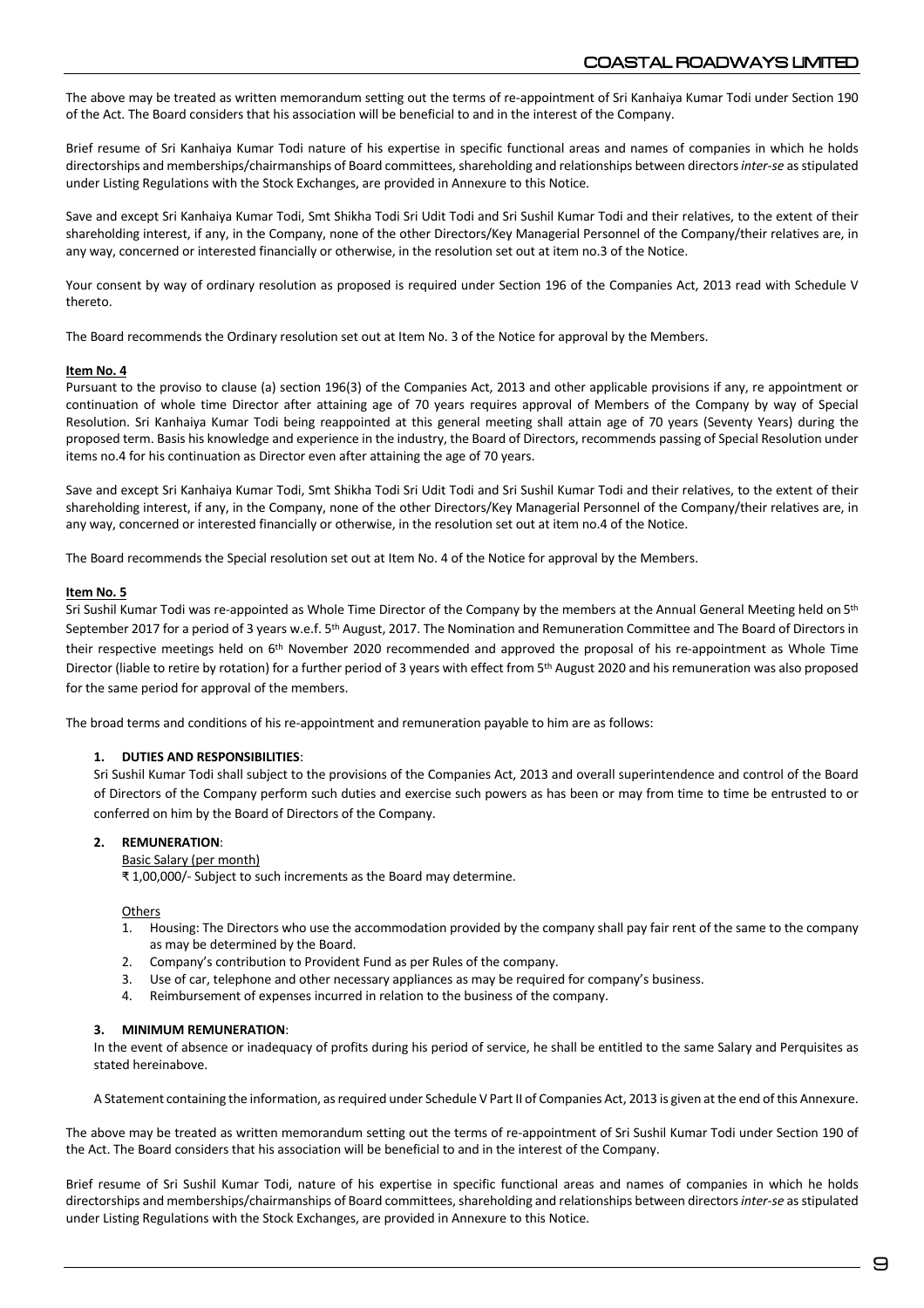Save and except Sri Sushil Kumar Todi, Sri Kanhaiya Kumar Todi, Smt Shikha Todi and Sri Udit Todi and their relatives, to the extent of their shareholding interest, if any, in the Company, none of the other Directors/Key Managerial Personnel of the Company/their relatives are, in any way, concerned or interested financially or otherwise, in the resolutions set out at item no. 5 of the Notice.

Your consent by way of ordinary resolutions as proposed is required under Section 196 of the Companies Act, 2013 read with Schedule V thereto.

The Board recommends the Ordinary resolutions set out at Item No. 5 of the Notice for approval by the Members.

## **Item No. 6**

Sri Raja Saraogi, FCA, ACS was appointed as Whole Time Director of the Company designated as Director & CFO by the members at the Annual General Meeting held on 5<sup>th</sup> September 2017 for a period of 3 years wef 29<sup>th</sup> May 2017. The Nomination and Remuneration Committee and The Board of Directors in their respective meetings held on 6<sup>th</sup> November 2020 recommended and approved the proposal of his reappointment as Whole Time Director & Chief Financial Officer (not liable to retire by rotation) for a further period of 3 years with effect from 29<sup>th</sup>May 2020 and his remuneration was also proposed for the same period for approval of the members.

The broad terms and conditions of the re-appointment of and remuneration payable to him are as follows:

### **1. DUTIES AND RESPONSIBILITIES**:

Sri Raja Saraogi shall subject to the provisions of the Companies Act, 2013 and overall superintendence and control of the Board of Directors of the Company perform such duties and exercise such powers as has been or may from time to time be entrusted to or conferred on him by the Board of Directors of the Company.

### **2. REMUNERATION**:

#### Basic Salary (per month)

₹ 95,000/-, subject to such increments as the Board may determine.

#### Other Allowance (per month)

Fixed to a maximum of ₹ 35,000/- per month, to meet expenses wholly, necessarily and exclusively incurred in performance of duties, subject to such increments as the Board may determine.

#### **Others**

- 1. Company's contribution to Provident Fund as per Rules of the company.
- 2. Use of car, telephone and other necessary appliances as may be required for company's business.
- 3. Reimbursement of expenses incurred in relation to the business of the company.
- 4. Customary Bonus, Leave and encashment of leave as per policy of the company.
- 5. Gratuity and/or contribution to the Gratuity Fund of the company.

#### **3. MINIMUM REMUNERATION**:

In the event of absence or inadequacy of profits during their period of service, he shall be entitled to the same Salary and Perquisites as stated hereinabove.

A Statement containing the information, as required under Schedule V Part II of Companies Act, 2013 is given at the end of this Annexure.

The above may be treated as written memorandum setting out the terms of appointment of Sri Raja Saraogi under Section 190 of the Act. The Board considers that their association will be beneficial to and in the interest of the Company.

Brief resume of Sri Raja Saraogi, nature of his expertise in specific functional areas and names of companies in which he holds directorships and memberships/chairmanships of Board committees, shareholding and relationships between directors *inter-se* as stipulated under Listing Regulations with the Stock Exchanges, are provided in Annexure to this Notice. Sri Raja Saraogi is not related to any other Director and Key Managerial Personnel of the Company.

Except Sri Raja Saraogi and his relatives, none of the other Directors, Key Managerial Personnel of the Company or their respective relatives are, in any way, concerned or interested, financially or otherwise, in the said resolution(s).

Your consent by way of ordinary resolution as proposed is required under Section 196 of the Companies Act, 2013 read with Schedule V thereto.

The Board recommends the Ordinary resolution set out at Item No. 6 of the Notice for approval by the Members.

#### **Item No. 7**

Sri Ashok Kumar Todi was re-appointed as Whole Time Director of the Company by the members at the Annual General Meeting held on 5<sup>th</sup> September 2017 for a period of 3 years w.e.f. 5<sup>th</sup> August, 2017. The Nomination and Remuneration Committee and the Board of Directors in their respective meetings held on 6<sup>th</sup> November 2020 recommended and approved the proposal of his re-appointment as Whole Time Director (liable to retire by rotation) for a further period of 3 years with effect from 5<sup>th</sup> August 2020. However Mr.Ashok Kumar Todi resigned from the board on 13th April 2021. The Nomination and Remuneration Committee and the Board of Directors in their respective meetings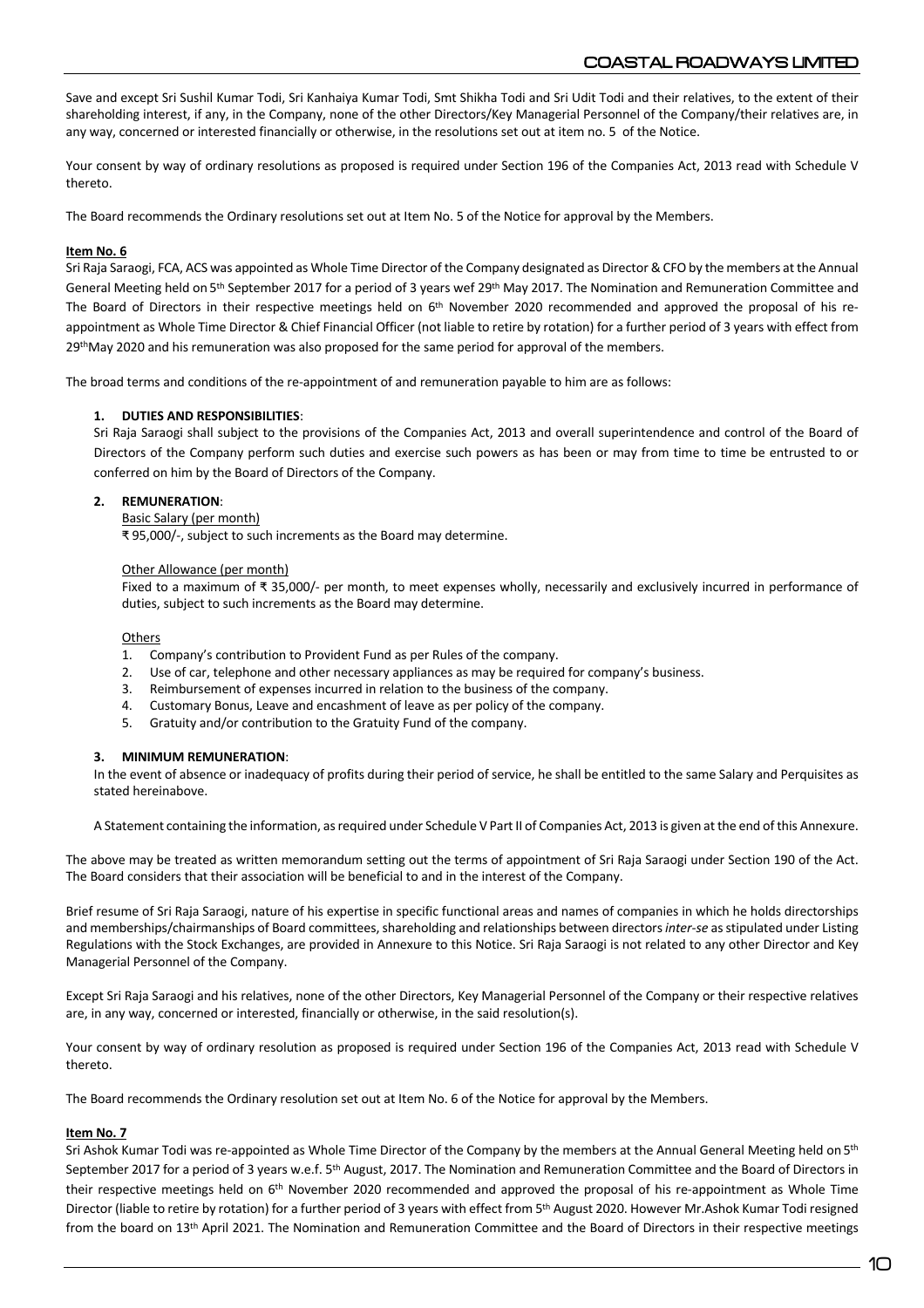held on 24<sup>th</sup> June 2021 has revised their recommendation to seek approval of the members for his remuneration for the tenure of his office as Whole Time Director from 5<sup>th</sup> August 2020 to 13<sup>th</sup> April 2021 and the same has been set out in the resolution proposed at item no. 7 of notice.

The broad terms and condition of his remuneration payable to him were as follows:

## **1. REMUNERATION**:

Basic Salary (per month) ₹ 1,00,000/-

**Others** 

- 1. Housing: The Directors who use the accommodation provided by the company shall pay fair rent of the same to the company as may be determined by the Board.
- 2. Company's contribution to Provident Fund as per Rules of the company.
- 3. Use of car, telephone and other necessary appliances as may be required for company's business.
- 4. Reimbursement of expenses incurred in relation to the business of the company.

### **2. MINIMUM REMUNERATION**:

In the event of absence or inadequacy of profits during his period of service, he shall be entitled to the same Salary and Perquisites as stated hereinabove.

A Statement containing the information, as required under Schedule V Part II of Companies Act, 2013 is given at the end of this Annexure.

The above may be treated as written memorandum setting out the terms of re-appointment of Sri Ashok Kumar Todi under Section 190 of the Act.

Save and except Sri Ashok Kumar Todi, Sri Kanhaiya Kumar Todi, Smt Shikha Todi Sri Udit Todi, and Sri Sushil Kumar Todi and their relatives, to the extent of their shareholding interest, if any, in the Company, none of the other Directors/Key Managerial Personnel of the Company/their relatives are, in any way, concerned or interested financially or otherwise, in the resolution set out at item no. 7 of the Notice.

Your consent by way of ordinary resolution as proposed is required under Section 196 of the Companies Act, 2013 read with Schedule V thereto.

The Board recommends the Ordinary resolution set out at Item No. 7 of the Notice for approval by the Members.

#### **Item Nos. 8**

Sri Udit Todi was re-appointed as Whole Time Director designated as Managing Director & CEO of the Company by the members at the Annual General Meeting held on 5<sup>th</sup> September 2017 for a period of 3 years w.e.f. 29<sup>th</sup> May 2017. The Nomination and Remuneration Committee and The Board of Directors in their respective meetings held on 6th November 2020 recommended and approved the proposal of his re-appointment as Whole Time Director (liable to retire by rotation) designated at Managing Director & CEO for a further period of 3 years with effect from 29<sup>th</sup> May 2020. However Mr.Udit Todi stepped down from the position of Managing Director & CEO to Non-Executive Director wef 24th June 2021. The Nomination and Remuneration Committee and The Board of Directors in their respective meetings held on 24<sup>th</sup> June 2021 has revised their recommendation to seek approval of the members for his remuneration for the tenure of his office as Managing Director & CEO from 29th May 2020 to 24th June 2021 and the same has been set out in the resolution proposed at item no. 8 of the notice.

The broad terms and condition of his remuneration payable to him were as follows:

#### **1. REMUNERATION**:

Basic Salary (per month) ₹ 50,000/-

**Others** 

- 1. Housing : The Director who uses the accommodation provided by the company shall pay fair rent of the same to the company as may be determined by the Board.
- 2. Company's contribution to Provident Fund as per Rules of the company.
- 3. Use of car, telephone and other necessary appliances as may be required for company's business.
- Reimbursement of expenses incurred in relation to the business of the company.

#### **2. MINIMUM REMUNERATION**:

In the event of absence or inadequacy of profits during his period of service, he shall be entitled to the same Salary and Perquisites as stated hereinabove.

A Statement containing the information, as required under Schedule V Part II of Companies Act, 2013 is given at the end of this Annexure.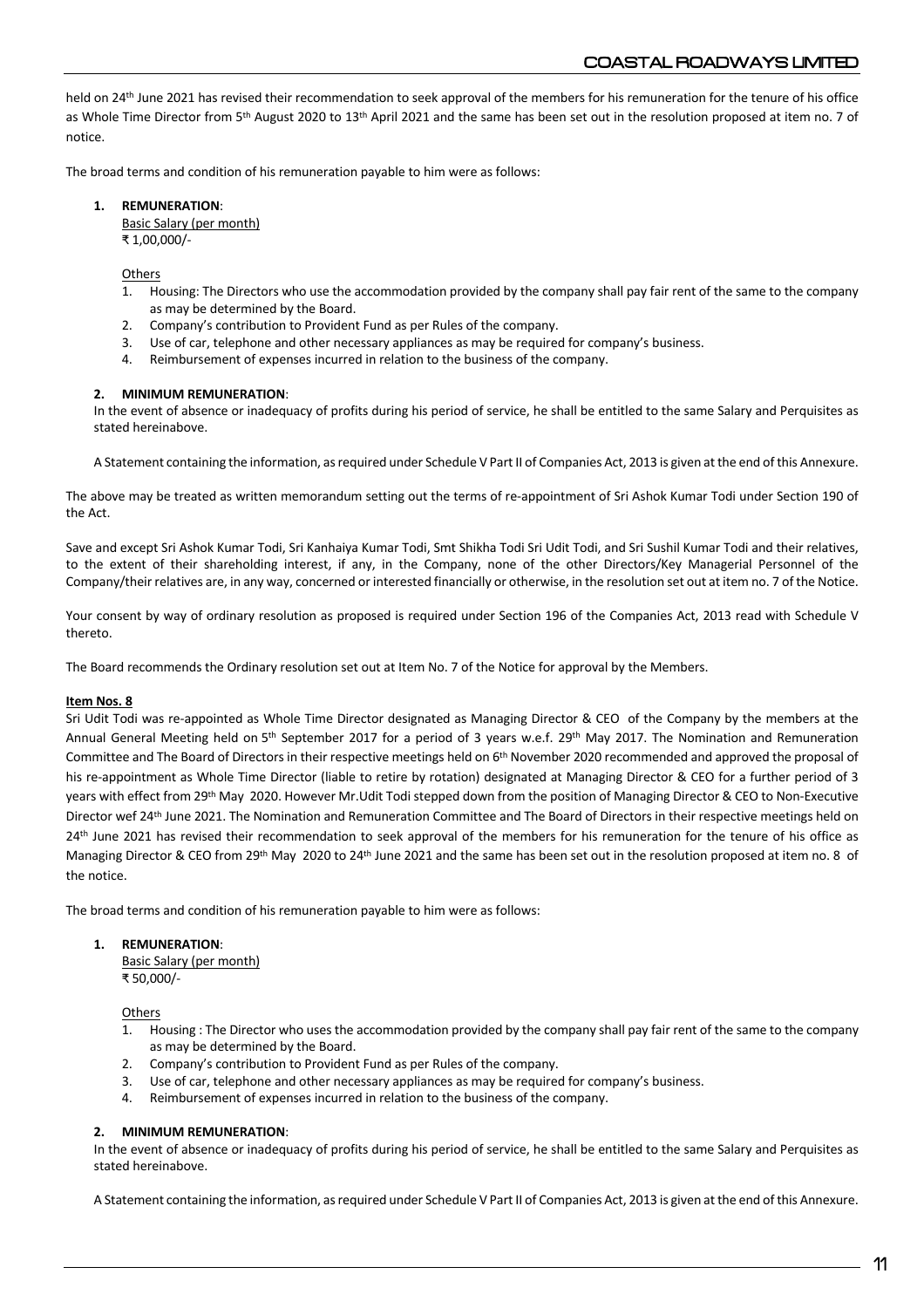The above may be treated as written memorandum setting out the terms of re-appointment of Sri Udit Todi under Section 190 of the Act. The Board considers that his association will be beneficial to and in the interest of the Company.

Save and except Sri Udit Todi, Sri Kanhaiya Kumar Todi, Smt. Shikha Todi and Sri Sushil Kumar Todi and their relatives, to the extent of their shareholding interest, if any, in the Company, none of the other Directors/Key Managerial Personnel of the Company/their relatives are, in any way, concerned or interested financially or otherwise, in the resolutions set out at item no. 8 of the Notice.

Your consent by way of ordinary resolution as proposed is required under Section 196 of the Companies Act, 2013 read with Schedule V thereto.

The Board recommends the Ordinary resolution set out at Item No. 8 of the Notice for approval by the Members.

# **Statement containing information, as required under Schedule V Part II of the Companies Act, 2013 covering item nos. 3 and 5 to 8 of the notice is as follows:**

| I. General Information                                                                                                                                             | Sri Kanhaiya Kumar<br>Todi                                                                                                                                                                                                                                                                                            | Sri Udit Todi                                                                                           | Sri Sushil Kumar<br>Todi                                                             | Sri Ashok Kumar<br>Todi                                                                | Sri Raja Saraogi                                                                   |
|--------------------------------------------------------------------------------------------------------------------------------------------------------------------|-----------------------------------------------------------------------------------------------------------------------------------------------------------------------------------------------------------------------------------------------------------------------------------------------------------------------|---------------------------------------------------------------------------------------------------------|--------------------------------------------------------------------------------------|----------------------------------------------------------------------------------------|------------------------------------------------------------------------------------|
| (1) Nature of Industry                                                                                                                                             | Road Transport                                                                                                                                                                                                                                                                                                        |                                                                                                         |                                                                                      |                                                                                        |                                                                                    |
| (2) Date or expected date of<br>commencement of commerical<br>production                                                                                           | 24th September 1968                                                                                                                                                                                                                                                                                                   |                                                                                                         |                                                                                      |                                                                                        |                                                                                    |
| (3) In case of new companies<br>expected date of commencement<br>of activities as per project approved<br>by financial institutions appearing<br>in the prospectus | Not applicable                                                                                                                                                                                                                                                                                                        |                                                                                                         |                                                                                      |                                                                                        |                                                                                    |
| (4) Financial Perfomance based on<br>given indicators                                                                                                              | Profit/(loss) after tax for last 3 financial years (a) 2020-21 : ₹55 lacs (b) 2019-20 : ₹40 lacs. (c) 2018-19 : Loss ₹ of<br>112 lacs.                                                                                                                                                                                |                                                                                                         |                                                                                      |                                                                                        |                                                                                    |
| (5) Foreign Investments or<br>collaborations if any                                                                                                                | Not applicable                                                                                                                                                                                                                                                                                                        |                                                                                                         |                                                                                      |                                                                                        |                                                                                    |
| II. Information about the<br>appointee                                                                                                                             |                                                                                                                                                                                                                                                                                                                       |                                                                                                         |                                                                                      |                                                                                        |                                                                                    |
| (1) Background details                                                                                                                                             | Serving the company<br>since 1974                                                                                                                                                                                                                                                                                     | Serving the<br>company since 2008                                                                       | Serving the<br>company since<br>1995                                                 | Serving the<br>company since<br>1994                                                   | Serving the<br>company since<br>2002                                               |
| (2) Past Remuneration                                                                                                                                              | ₹ 125000/- pm                                                                                                                                                                                                                                                                                                         | ₹125000/- pm                                                                                            | ₹ 100000/- pm                                                                        | ₹ 100000/- pm                                                                          | ₹130000/- pm                                                                       |
| (3) Recognition or awards                                                                                                                                          | Ξ.                                                                                                                                                                                                                                                                                                                    | $-$                                                                                                     | $\overline{a}$                                                                       |                                                                                        | $\overline{a}$                                                                     |
| (4) Job Profile and his suitability                                                                                                                                | Whole time director &<br>Chairman, 47 years of<br>experience in the<br>industry                                                                                                                                                                                                                                       | <b>Managing Director</b><br>& CEO, dynamic<br>management<br>professional with 13<br>years of experience | Whole time<br>director, over 37<br>years of<br>experience in the<br>industry         | Whole time<br>director, over 37<br>years of<br>experience in the<br>industry           | Whole time<br>director & CFO,<br>over 19 years of<br>experience in the<br>industry |
| (5) Remuneration proposed                                                                                                                                          | ₹75000/- pm<br>(till 24-06-21)<br>₹125000/- pm<br>(from 25-06-21)                                                                                                                                                                                                                                                     | ₹50000/- pm<br>(till 24-06-21)                                                                          | ₹ 100000/- pm                                                                        | ₹ 100000/- pm<br>(till 13-04-21)                                                       | ₹ 130000/- pm                                                                      |
| (6) Comparative remuneration<br>profile with respect to industry, size<br>of company, profile of the position<br>and person                                        | Commensurate with industry standards                                                                                                                                                                                                                                                                                  |                                                                                                         |                                                                                      |                                                                                        |                                                                                    |
| (7) Pecuniary Relations directly or<br>indirectly with the company, or<br>relationship with managerial<br>personnel, if any                                        | Remuneration as<br>stated above, as<br>Chairman, Managing<br>Director, KMP &<br>Promoter                                                                                                                                                                                                                              | Remuneration as<br>stated above,<br>Managing Director,<br>KMP & Promoter                                | Remeration as<br>stated above,<br>Whole Time<br>Director &<br>Promoters'<br>relative | Remuneration as<br>stated above,<br>Whole Time<br>Director &<br>Promoters'<br>relative | Remuneration as<br>stated above,<br>Whole Time<br>Director & KMP                   |
| III. Other Information                                                                                                                                             |                                                                                                                                                                                                                                                                                                                       |                                                                                                         |                                                                                      |                                                                                        |                                                                                    |
| (1) Reasons of Loss or inadequate<br>profits                                                                                                                       | Oversupply of vehicles due to continuous launch of Start-Up companies with huge foreign funding resulted into<br>weakening of freight rates. Outbreak of Covid-19, leading to halts in operations, shrinkage of demand and fall in<br>freight rates coupled with increase in diesel prices and other operating costs. |                                                                                                         |                                                                                      |                                                                                        |                                                                                    |